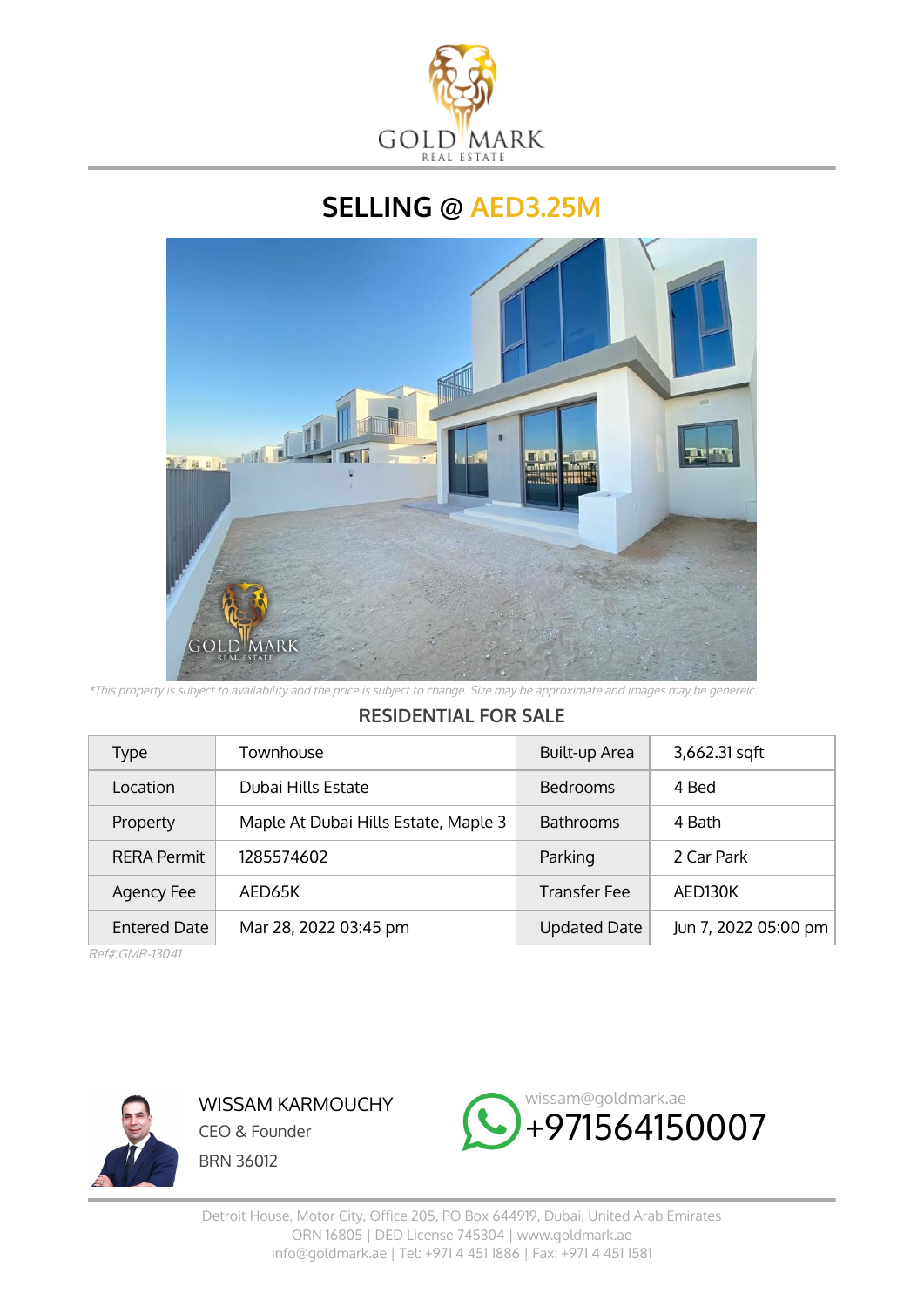

Gold Mark Real Estate is proud to offer this amazing brand new 4-Bedroom Plus Maid's townhouse located in the sought after Maple 3, Dubai Hills Estate for Sale

- 4 Bedrooms Plus Maid's with En-suite Bathrooms
- 4 Bathrooms
- Massive Balconies
- Master Bedroom with En-suite Bathroom and Dressing Room
- Community and Garden View
- Hospitals and Schools within the Community
- Championship Golf Club within the community
- Shared Swimming Pools
- 2 Car Parking Spaces
- Selling Price: AED 3,250,000

Maple within Dubai Hills Estate is part of one of the most ambitious, centrally-located developments in Dubai. an inspiring green gateway focused on sustainable living in harmony w/ nature.

Once complete, Dubai Hills will contain 4,600 villas and 22,000 flats, a 143,000 sq m 'lifestyle mall', 210,000 sq m of retail, 197,000 sq m of offices, two hotels, a tennis academy and 45 km of cycling and jogging tracks.

Contact our Property Consultant Wissam for more info or to organize a property viewing at +971 56 415 0007 | info@goldmark.ae | www.goldmark.ae

With over 30 years of experience, Gold Mark is a leading real estate company that assists thousands of clients in searching and securing properties in all areas of Dubai.



WISSAM KARMOUCHY CEO & Founder BRN 36012